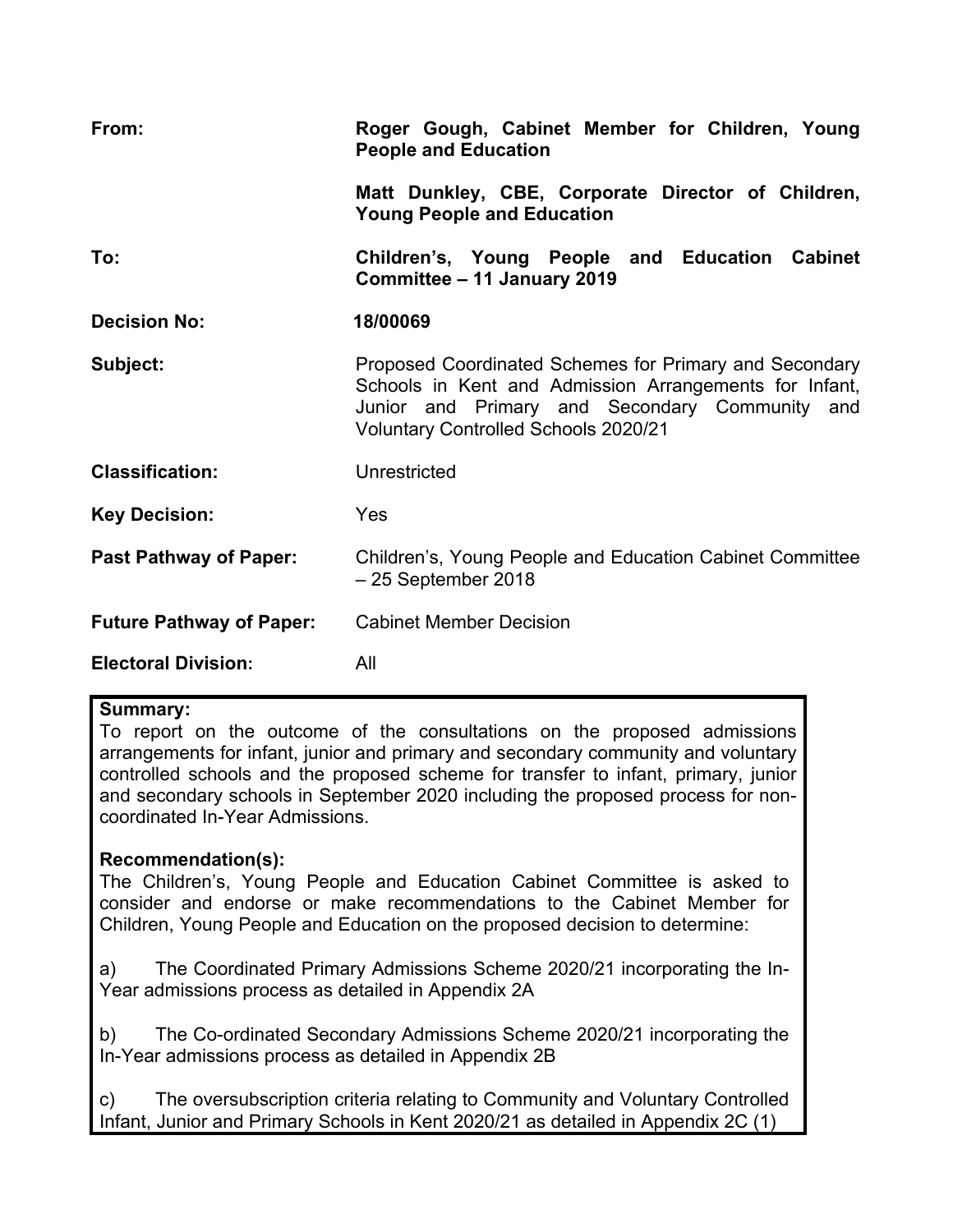d) The oversubscription criteria relating to Community and Voluntary Controlled Secondary Schools in Kent 2020/21 as detailed in Appendix 2D (1)

e) The Published Admissions Number for Community and Voluntary Controlled Infant, Junior and Primary Schools 2020/21 as set out in Appendix 2C (2)

f) The Published Admissions Number for Community and Voluntary Controlled Secondary Schools 2020/21 as set out in Appendix 2D (2)

g) The relevant statutory consultation areas for Kent Infant, Junior and Primary Schools 2020/21 as detailed in Appendix 2C (3) and the relevant statutory consultation areas for Kent Secondary Schools 2020/21 as set out in Appendix 2D

# **1. Introduction**

- 1.1 The Local Authority (LA), as the admissions authority for Community and Voluntary Controlled schools, is required to determine its admission arrangements for these schools by 28 February each year.
- 1.2 The Education Act 2002 includes a duty on each LA, to formulate a scheme to coordinate admission arrangements for all maintained schools in its area and to take action to secure the agreement to the scheme by all admission authorities. CYPE Cabinet Committee is requested to comment and inform the forthcoming Cabinet Member decision to agree the Co-ordinated scheme for Admissions to Infant, Junior and Primary and Secondary schools in Kent for 2020/21 and determine the proposed admission arrangements for Community and Voluntary Controlled schools.
- 1.3 All admission arrangements identified in this document are outside the arrangements for pupils with Education, Heath and Care Plans (EHCP).
- 1.4 KCC has consulted the Headteachers and Governors of all Kent Infant, Junior, Primary and Secondary schools; the neighbouring LAs and diocesan bodies on its scheme proposals to co-ordinate admissions to all Kent Infant, Junior, Primary and Secondary schools in September 2020. Admissions authorities have been advised that nonresponse to the consultation, constitutes full acceptance to the proposals.
- 1.5 KCC has consulted with Parents of children age 2 to 18, admission authorities, school governing bodies, school staff members, neighbouring LAs, faith organisations associated with schools and any other interested party that wished to respond on its proposed admission arrangements for Infant, Junior and Primary and Secondary Community and Voluntary Controlled schools.

# **2. Consultation Processes**

- 2.1 The LA consultation for the admission scheme ran from 2 November 2018 until 14 December 2018 and considered the following aspects:
	- a) The Primary Co-ordinated Admission Scheme including the In-Year admissions process for 2020/21;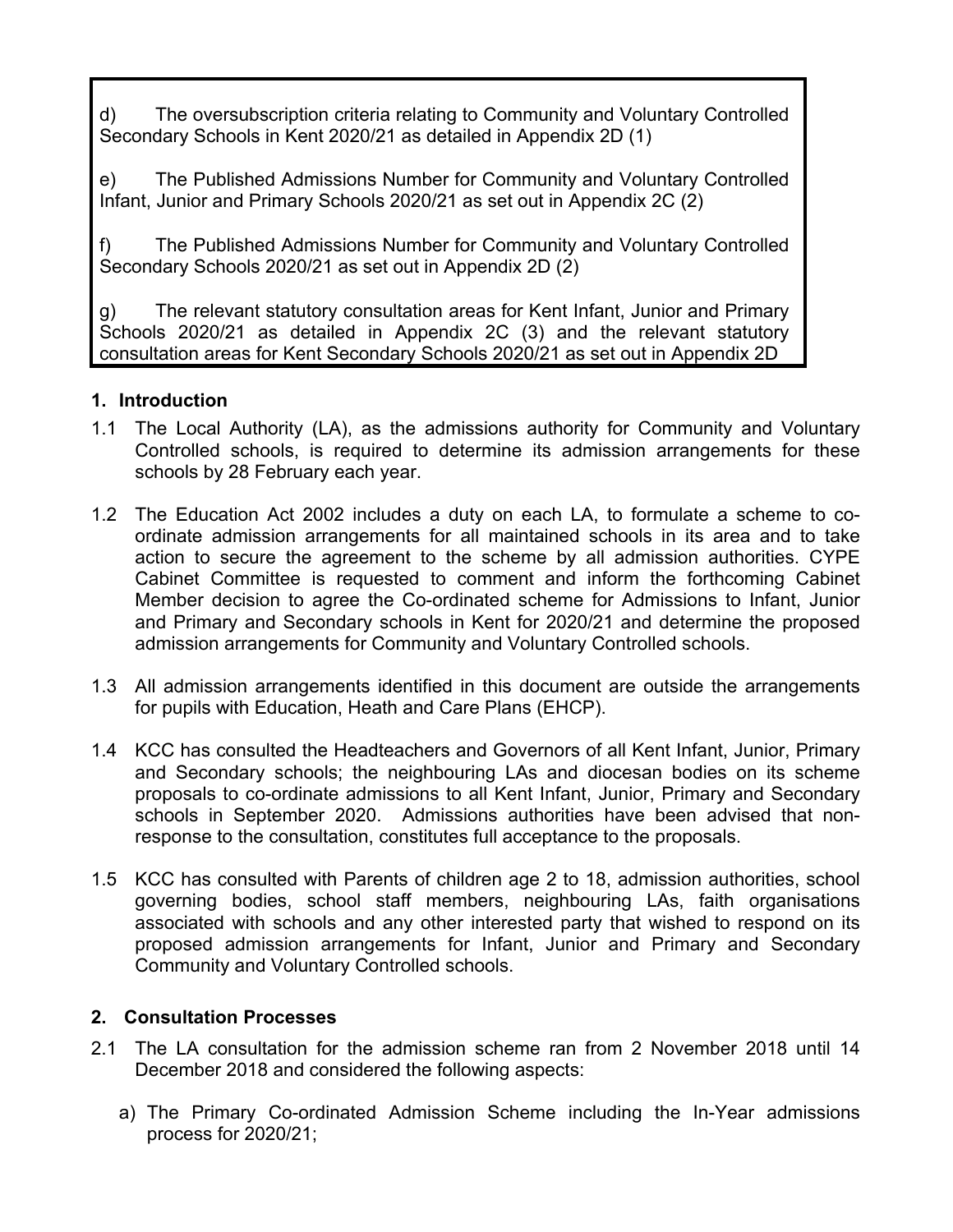b) The Secondary Co-ordinated Admission Scheme including the In-Year admissions process for 2020/21

Responses to this consultation are summarised below.

- 2.1 The LA consultation for admission arrangements ran from 29 October 2018 until 10 December 2018 and considered the following aspects:
	- a) The Primary Admission Arrangements for Community and Voluntary Controlled schools for 2020/21 intake;
	- b) The Secondary Admission Arrangements for Community and Voluntary Controlled schools for 2020/21 intake

Responses to this consultation are summarised in Appendix 1.

### **3. Outcome**

#### **(a) The Co-ordinated Primary Admissions Scheme 2020/21 incorporating In Year admissions process**

a.i The Primary scheme dates are set out in a similar way to last year following broadly similar scheme dates. The scheme specifies a process for schools to follow when making offers for "in year" applications and includes a requirement to inform the LA of all applications and outcomes to enable continued monitoring of pupil movement to maintain essential safeguarding duties. All Admissions Authorities within Kent agreed to the proposed Coordinated Primary Admissions Scheme for 2020/21. No Infant, Junior or Primary schools or Academies have refused to accept the scheme.

a.ii The LA is required to assist parents where they have difficulty securing a school place. Schools and academies must keep the LA informed about the vacancies in each year group as they arise in order for the LA to carry out its statutory duty to ensure every eligible child has a school place.

a.iii The details of the scheme for determination are located in Appendix 2A

#### **(b) The Co-ordinated Secondary Admissions Scheme 2020/21 incorporating the In Year Admissions Process**

b.i The scheme dates are set out broadly in line with those used in previous years, however, an adjustment was proposed to move the Kent Test date a week later than usual because of the early start to the academic year. This was intended to allow longer for the successful delivery of test materials to schools and would not require testing to take place as soon as pupils started Year 6. Dates for subsequent years naturally provide a more advantages timing, so this would not be a permanent change.

| Test date for pupils in Kent Primary schools     | Thursday 12 September 2019 |
|--------------------------------------------------|----------------------------|
| Test date for pupils not in Kent Primary schools | Saturday 14 September 2019 |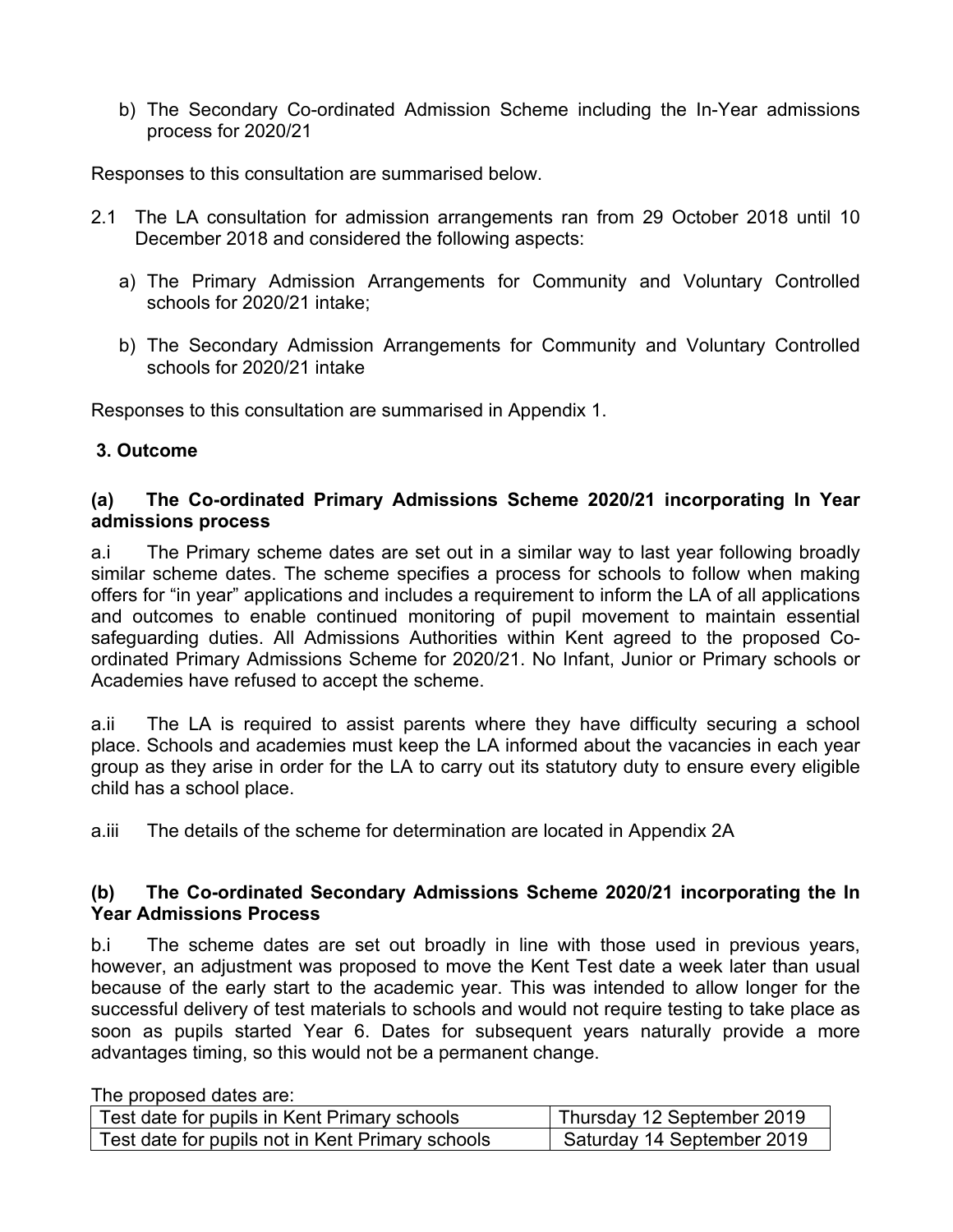| Assessment decision sent to parents         | Thursday 17 October 2019 |
|---------------------------------------------|--------------------------|
| National closing date for application forms | Thursday 31 October 2019 |

While no Primary or Secondary schools or Academies refused to accept the proposed scheme, a number raised concerns in regarding the impact of releasing the results on Thursday 17 October when half term begins on 21 October and may start earlier or continue later in schools which break for two weeks. Respondents requested dates closer to last year's scheme:

| Test date for pupils in Kent Primary schools     | Thursday 5 September 2019 |
|--------------------------------------------------|---------------------------|
| Test date for pupils not in Kent Primary schools | Saturday 7 September 2019 |
| Assessment decision sent to parents              | Thursday 10 October 2019  |
| National closing date for application forms      | Thursday 31 October 2019  |

The concerns expressed to date relate to the timing of secondary school open evenings which normally follow the release of results and of other grammar school selection tests within Kent which are traditionally held on the same Saturday as Kent tests for pupils not in Kent primary schools. Either set of dates is compatible with the expected 11+ test dates of neighbouring Local Authorities.

b.ii The consultation received 61 responses. 37 responses were in favour of the later date as it would allow for pupils more time to adjust after the summer holiday to be school ready ahead of taking the Test. Some respondents highlighted this time would be of particular importance to children from disadvantaged backgrounds as they are less likely to have had ongoing preparations for the Kent Test during the school holidays and may as a consequence be further disadvantaged when compared to their peers.

24 respondents were in favour of the earlier time and responses were split between Primary schools who were keen to get the Kent Test completed as quickly as possible to allow students more time to focus on the Year 6 curriculum and Secondary schools who raised concerns about their ability to discuss Kent Test outcomes with potential applicants.

b.iii While Officers are mindful of the concerns raised by schools that requested the Test be held on an earlier date, the majority of responses were in favour of the proposed later date. In addition, while the closing date for secondary school applications is set by national legislation, Kent's application process allows parents to amend their preferences after 31 October. This would allow parents that were unable to discuss school preference selection at an earlier time to still meet with schools and adjust their preferences as a result of any new information they may receive during school visits. Officers therefore propose that Members determine the Secondary admissions scheme with the later Kent Test date as potential advantages are retained and most issues can be offset using other features of the scheme.

b.iv The details of the proposed scheme for determination are located in Appendix 2B

# **(c) The Over-subscription Criteria for Community and Voluntary Controlled Infant, Junior and Primary Schools in Kent 2020/21**

c.i In December 2017, Nick Gibb, Minister for School Standards sent an open letter to all Local Authorities and Admissions Authorities requesting that they vary their admission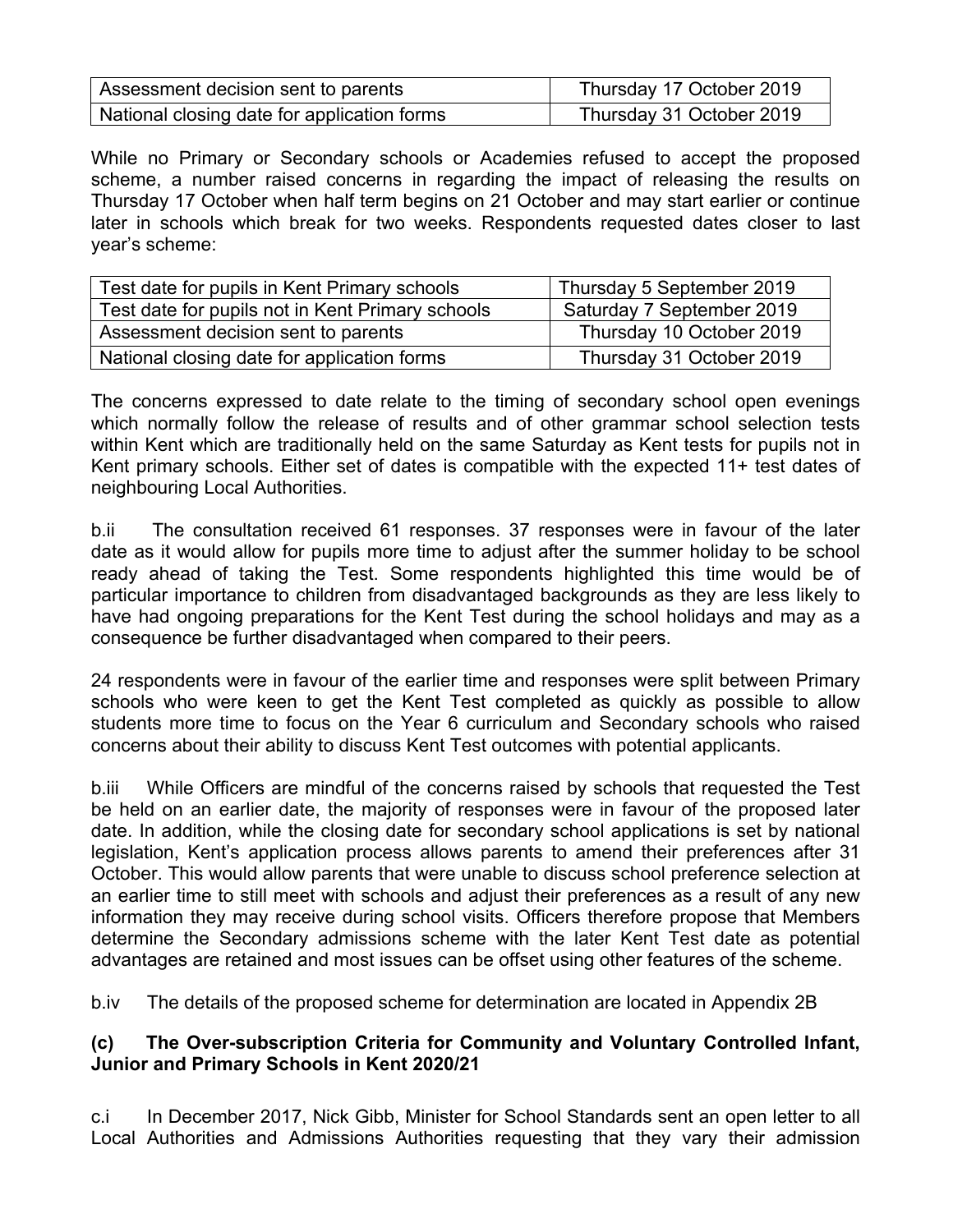arrangements to include priority for children that were adopted from outside of England. The 2012 Admissions Code required admission authorities to amend their admission arrangements to extend the Looked After criterion to include children who were in care but ceased to be so because they were adopted or became subject to a child arrangements order or special guardianship order. In its current form, this criterion only applies to children that were in care in England. The Children and Social Work Act 2017 extended education provision to children adopted from outside of England. To ensure parity between both sets of legislation, Mr Gibb expressed an intention to expand the requirements of the Looked After and Previously Looked After criterion further to include children who were in care outside of England, however, this is not possible until such a time that the Admissions Code is revised. As an interim measure, Mr Gibb requested that all admissions authorities consulted to add this as a new criterion immediately after the current Looked After and Previously Looked After criterion.

c.ii Following this request, KCC consulted on the addition of this new criterion to all Infant Junior and Primary Community and Voluntary Controlled school's oversubscription criteria. KCC also consulted to create a priority zone in the oversubscription criteria of St Peters CE Primary school to account for a forthcoming change of site.

c.iii A full breakdown of consultation feedback is available in Appendix 1 however, it is clear the proposal to include priority for children adopted outside of England received significant resistance with 78% of respondents disagreeing with its inclusion. Officers have had discussions with multi academy trusts within Kent and faith groups that have indicated their intent to not consult on the addition of this criterion to their oversubscription criteria. The vast majority of neighbouring LAs have also chosen not to consult in line with Mr Gibb's request, instead choosing to wait until such a time that this becomes a legal requirement.

As a large number of KCC schools and neighbouring LAs have decided not to include this criterion in their oversubscription criteria, this could potentially create an unbalanced admissions system across Kent. Officers anticipate parents will want and expect a consistent approach to decision making in this area and an uneven distribution of priority could lead to a more confusing and less fair admissions process overall.

Officers therefore recommend that the new oversubscription criterion is not included in the determined admission arrangements for Primary Community and Voluntary Controlled schools for 2020/21 intake year. Officers will continue to monitor this area until changes in guidance or legislation drive a wider uptake in schools in and around Kent.

c.iv KCC received 4 responses to the consultation to include a priority zone in the oversubscription criteria for St Peters CE Primary School. While 3 of these responses disagreed with revision, the related comments did not reference the priority zone or why it should not be included. As the proposed priority zone is in place to ensure children in the Tunbridge Wells area including those residing close to its former location continue to receive priority, officers recommend that Members determine the arrangements as proposed.

c.v Details of the proposed final over-subscription criteria for Community and Voluntary Controlled Infant, Junior and Primary Schools are located in Appendix 2C (1)

### **(d) The Over-subscription Criteria for Community and Voluntary Controlled Secondary schools in Kent 2020/21**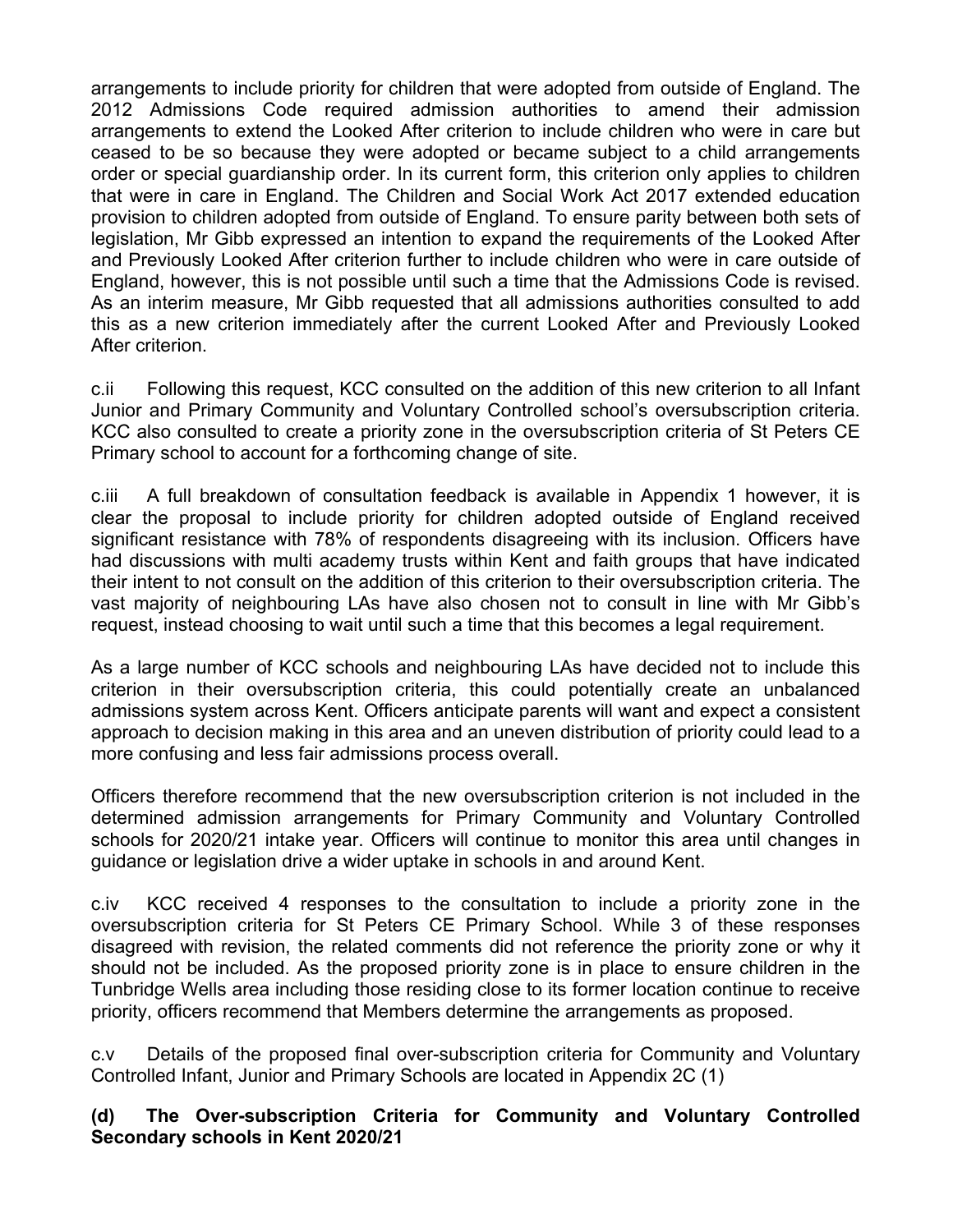d.i As detailed above, KCC consulted on the addition of a new criterion to prioritise applications for children adopted from outside England to all Secondary Community and Voluntary Controlled schools. KCC also consulted to adjust the current priority zone included in Tunbridge Wells Grammar school for Boys admission arrangements to account for recent changes to parish boundaries which resulted in some areas that were previously included no longer receiving priority.

d.ii For the reasons detailed above, Officers propose that admission arrangements for Community and Voluntary Controlled Secondary schools are determined with the omission of the criterion to enable priority for children adopted from outside of England.

d.iii KCC received 7 responses to the consultation to revise the priority zone included in the oversubscription criteria for Tunbridge Wells Grammar school for Boys. While 4 of these responses disagreed with revision, the comments relating to these cases did not reference the priority zone or why it should not be amended. As the proposed revisions are in place to maintain priority that would have previously been afforded to children in that area, officers recommend that Members determine the proposed changes as detailed in the appendices.

d.ii Details of the proposed final over-subscription criteria for Community and Voluntary Controlled Secondary Schools in Kent are located in Appendix 2D (1)

## **(e) The Published Admissions Number for Community and Voluntary Controlled Infant, Junior and Primary Schools 2020/21**

e.i The proposed Published Admission Numbers (PAN) for Community and Voluntary Controlled Primary, Infant and Junior schools are identified in Appendix 2C (2). The LA can only determine the admission number for schools where it is the admissions authority and the schools listed fall into this category, at the time of going to print.

e.ii The LA is no longer required to hold a local consultation where Published Admissions Numbers are proposed to stay the same or increase. Area Education Officers worked with Community and Voluntary Controlled schools to monitor interest in PAN increases and these are highlighted within Appendix 2C (2) where agreement was reached.

# **(f) The Published Admissions Number for Community and Voluntary Controlled Secondary Schools 2020/21**

f.i The proposed Published Admission Numbers (PAN) for Community and Voluntary Controlled Secondary schools are detailed in Appendix 2D (2). The LA can only determine the admission number for schools where it is the admissions authority and the schools listed fall into this category, at the time of going to print.

f.ii The LA is no longer required to hold a local consultation where Published Admissions Numbers are proposed to stay the same or increase. Area Education Officers worked with Community and Voluntary Controlled schools to monitor interest in PAN increases and these are highlighted within Appendix 2D (2) where agreement was reached.

# **(g) Relevant Statutory Consultation Areas 2020/21**